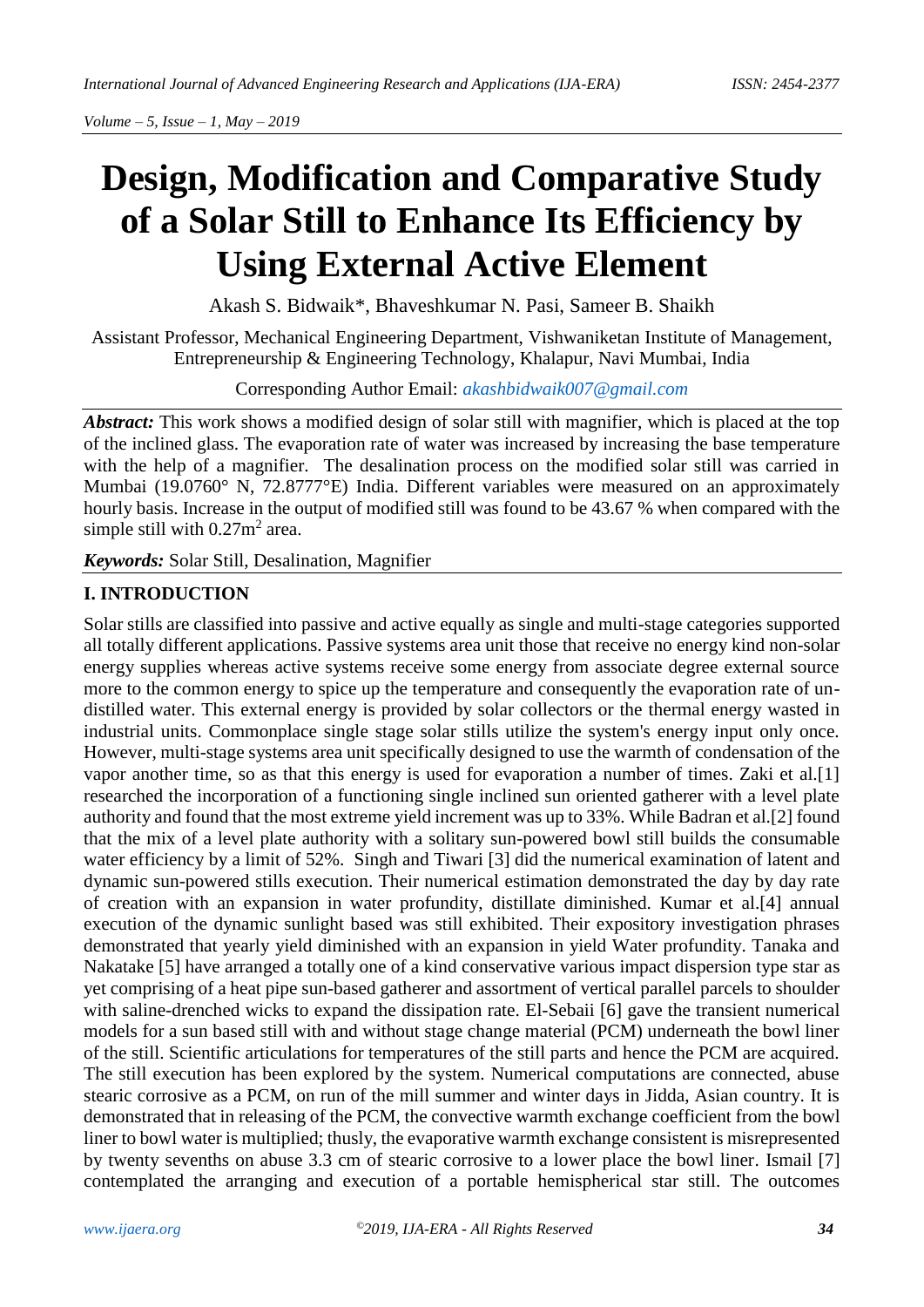demonstrated that the everyday water yield from the still ran from 2.8  $L/(m^2)$  day of administration) to 5.7  $L/(m^2)$  day of administration). Lawrence et al. [8] completed numerical reproductions that were approved for a common summer day utilizing their very own tests. Their outcomes demonstrate that the productivity of the water film stream increments as the stream rate increments and is increasingly critical at a more prominent profundity of the bowl. Arunkumar et al. [9] finished up two purposes behind low sunlight based stills profitability. To begin with, the trouble of dismissing dormant buildup heat into the air and, second, the trouble of expanding the dissipation temperature and lessening the build-up temperature. El-bahi and Inan[10] contemplated a close planetary system joined with a reflector in tempered steel and an outer condenser. They revealed 75% effectiveness and 7 kg/m<sup>2</sup> for everyday water creation. Utilizing a twofold gathering spread expanded water creation by roughly 35– 77%. El-Sebaii[11] demonstrated that water generation from the aloof sun powered still keeps on expanding with expanding wind speed when the water profundity in the close planetary system is as yet more noteworthy than 4.5 cm. El-Zahaby et al.[12] directed a trial concentrate to enhance sunlight based still execution utilizing a corresponding shower sustaining framework and found that there was gathered efficiency of 6.355  $1/m^2$ .

# **II. EXPERIMENTAL SETUP**

The experimental setup was arranged as depicted in the figure. Thermocouples were placed at various positions as shown in the figure for measurement of the temperatures at various positions. Calibration of the thermocouple was done between  $0^{\circ}$  and  $80^{\circ}$ C and the solar stills were checked for leakages using a blower, and sealing was done using silicon sealant to prevent leakages of water and water vapor as well Two solar stills were fabricated among which one acts as a simple solar still with no modifications and the other one when coupled with an active element such as a magnifier. The gasket was attached to the glass to ensure the sealing of the solar still. The lens is placed on bottom part of solar still to avoid the focal point to touch aluminium sheet and prevent the sheet from damage. The position of the lens is shown in the figure. Both of the stills were placed under the same atmospheric conditions in the same direction to ensure the increase in the yield.



Figure 1: Experimental Setup

Solar still works on the principle of evaporation and condensation. Following flow diagram shows the working process of simple solar still. Brackish water is filled in the black painted basin which is totally insulated. The sloping transparent glass cover is provided at the top. Sun based radiations are permitted to fall on it and the radiations are transmitted through the cover & get consumed operating at a black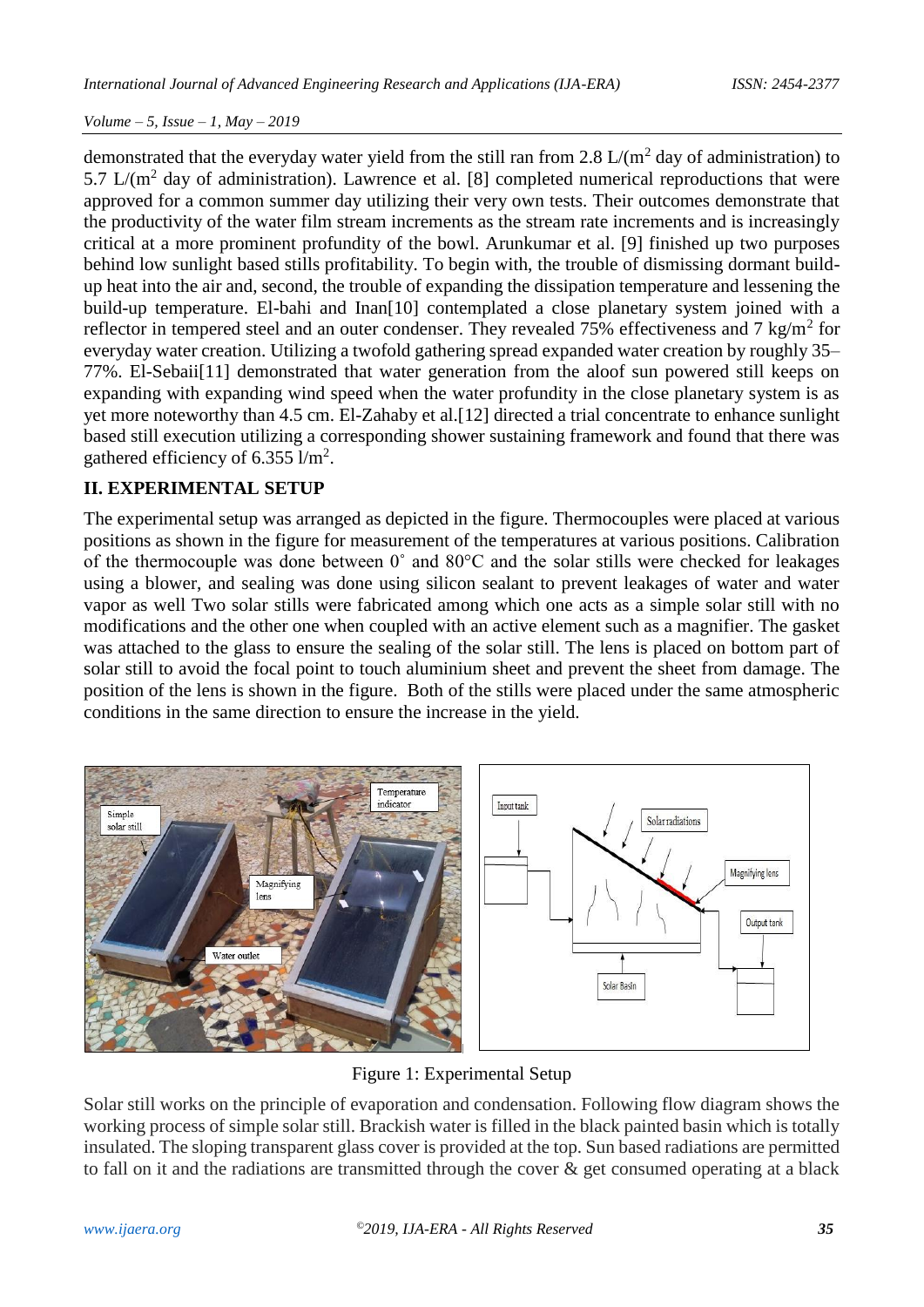painted basin This builds the inner temperature of distiller making the bitter water vanish abandoning all the salt substance, microscopic organisms, infections, and so on vapor of this water begins consolidating on straightforward spread and this dense water turns out as unadulterated water.

| Sr. No | <b>Technical specification</b>                    | <b>Dimensions</b>    |
|--------|---------------------------------------------------|----------------------|
|        | Basin area                                        | $0.2736 \text{ m}^2$ |
|        | Thickness of wall (wood + aluminium + insulation) | $32 \text{ mm}$      |
|        | Slope of glass                                    | $20^{0}$             |
|        | Thickness of glass                                | $8 \text{ mm}$       |
|        | Water depth                                       | $15 \text{ mm}$      |
|        | Focal length of magnifying lens                   | 300 mm               |

Table 1: Specification of the Setup

## **III. RESULT AND DISCUSSION**

Commencement of taking experimental readings began on 15th March 2018 at 9:30 am IST. The weather forecast for the day was presumed to be cloudy. All temperature values and output values were taken at definite intervals of time. The maximum output obtained was 100ml from the solar still having a lens and a maximum output of 75ml from the simple unit was obtained. Average ambient temperature was recorded to be  $34^{\circ}$ C with a maximum and minimum temperature of  $36^{\circ}$ C and  $28^{\circ}$ C respectively. Readings were taken up to 4:30 pm IST.



Figure 2: Productivity of solar still on 15<sup>th</sup> March, 2018

Observational readings commenced on 16th March, 2018 at 10:30 am IST. It was observed that the climatic and weather conditions were seemingly clear. All temperature values and output values were taken at definite intervals of time. A maximum output of 100 ml from the solar still having the lens and 80 ml from the simple unit was recorded. Average ambient temperature for the day was observed to be  $35^{\circ}$ C with maximum and minimum temperatures going up to  $36^{\circ}$ C and  $32^{\circ}$ C respectively. Readings were taken till 4:30 pm IST.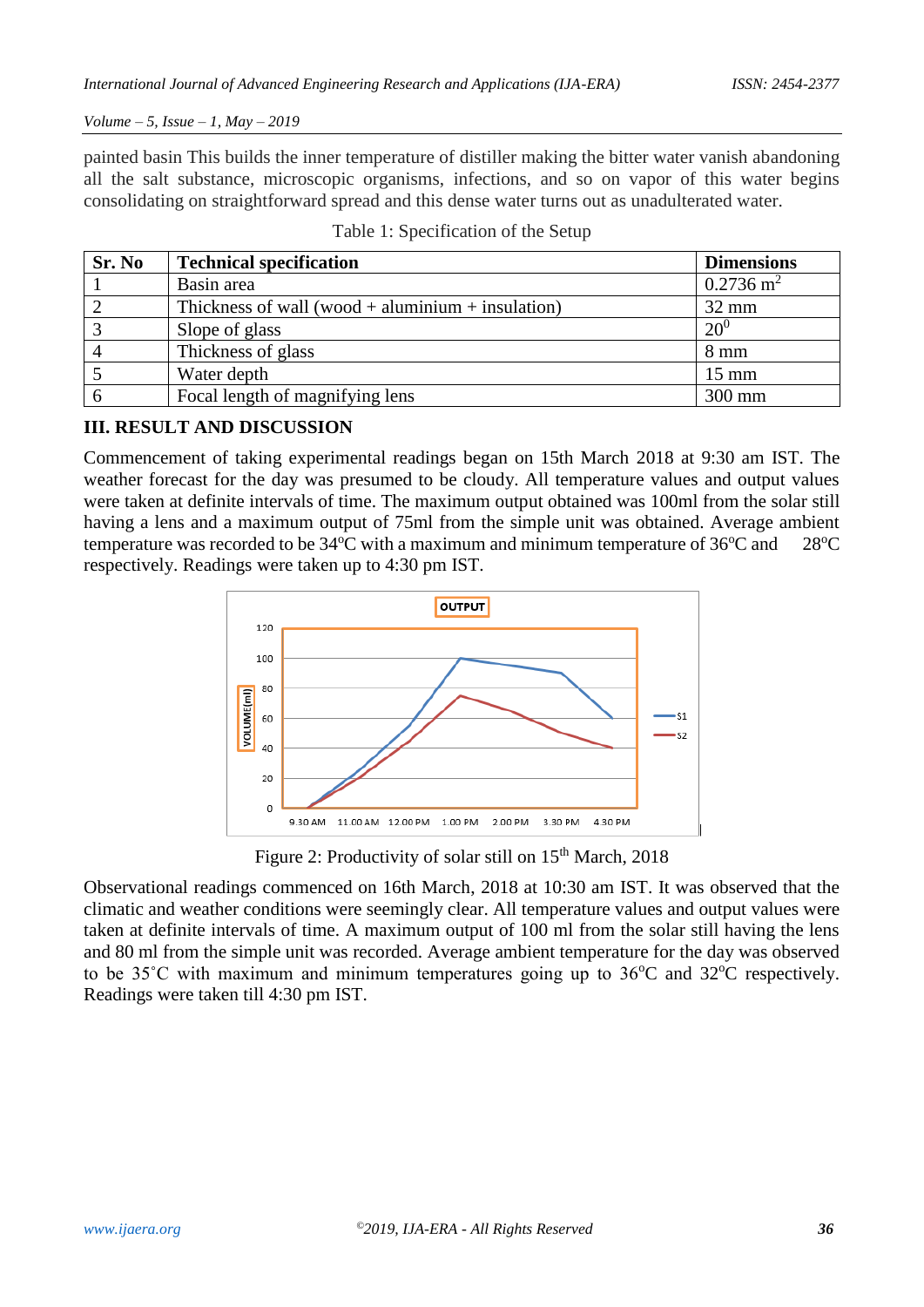

Figure 3: Productivity of solar still on 16<sup>th</sup> March, 2018

Recording of observations started on 18th March, 2018 at 9:45 am IST. Sunny conditions and clear sky was recorded during the time of taking the observations. All temperature values and output values were taken at definite intervals of time and a maximum output of 145 ml from solar still having the lens and 100 ml from the simple unit was recorded. Average ambient temperature was recorded to be 37°C with a maximum temperature attaining  $40^{\circ}$ C and the minimum was recorded to be 32 $^{\circ}$ C. Readings were taken up to 4:00 pm IST



Figure 4: Productivity of solar still on 18<sup>th</sup> March, 2018

Recording of observations started at 9:00 am IST on the 19th of March. Conditions appeared extremely sunny and humid. All temperature values and output values were taken at definite intervals of time and a maximum output of 150 ml from solar still having the lens and 100 ml from the simple unit was recorded. The average ambient temperature was recorded as 37˚C with a maximum temperature reaching  $41^{\circ}$ C and minimum temperature attaining  $30^{\circ}$ C. Readings were taken up to 4:00 pm IST.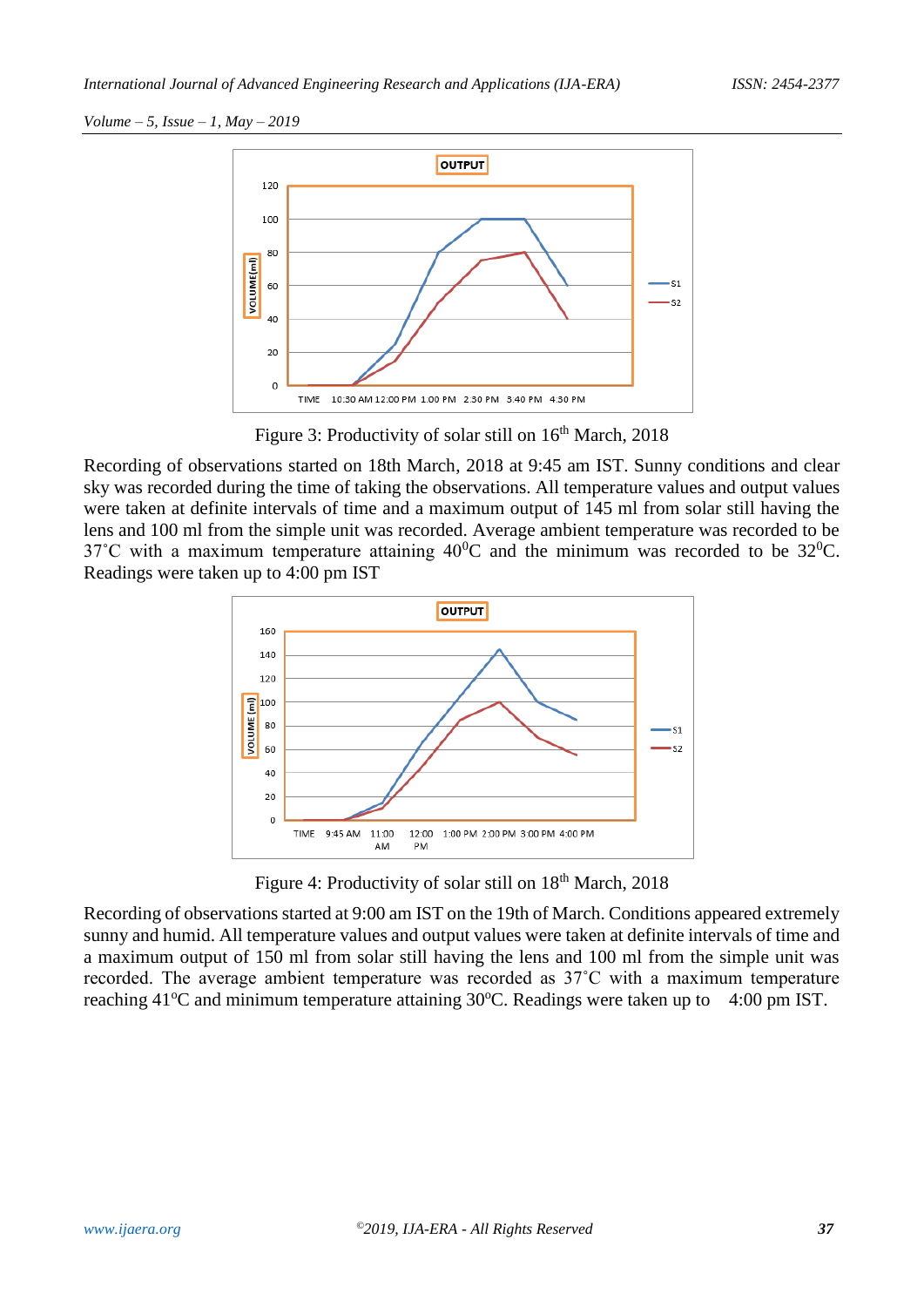

Figure 5: Productivity of solar still on  $19<sup>th</sup>$  March, 2018

Experimental observations started at 9:00 am IST on the 20th of March. All temperature values and output values were taken at definite intervals of time and a maximum output of 100 ml from solar still having the lens and 75 ml from the simple unit was recorded. The average ambient temperature reached  $34^{\circ}$ C with maximum and minimum temperatures being  $38^{\circ}$ C and  $33^{\circ}$ C during the course of observations taken. Readings were taken up to 4:30 pm IST.



Figure 6: Productivity of solar still on  $20<sup>th</sup>$  March, 2018

Different variables were measured on an approximate hourly basis such as base inside temperature  $(T_1)$ and  $T_1$ <sup>'</sup>), base outside temperature ( $T_2$  and  $T_2$ <sup>'</sup>), glass inside temperature ( $T_3$  and  $T_3$ <sup>'</sup>), vapour temperature (T<sub>4</sub> and T<sub>4</sub><sup>'</sup>), wall inside temperature (T<sub>5</sub> and T<sub>5</sub><sup>'</sup>), wall outside temperature (T<sub>6</sub> and T<sub>6</sub><sup>'</sup>) where T and T' refer to the temperatures of modified still and simple still respectively. The output of solar still with lens was denoted as(S1) and output of solar still without lens was denoted as  $(S_2)$  in the observation table. It was observed that the distilled water vapour achieved the maximum temperature followed by the temperature of water at the basin due to the process of convection due to incident solar rays, followed by the temperature of the inner glass where the condensation of the distillate occurs, followed by the outer glass temperature through which the incident rays are transmitted and this is the surface in contact with the surrounding conditions and also the minimum temperature was observed to be the ambient temperature. The maximum yield was obtainable during the time period of 12 pm to 3pm for all the observed days corresponding to a higher solar radiation recorded at the same time span.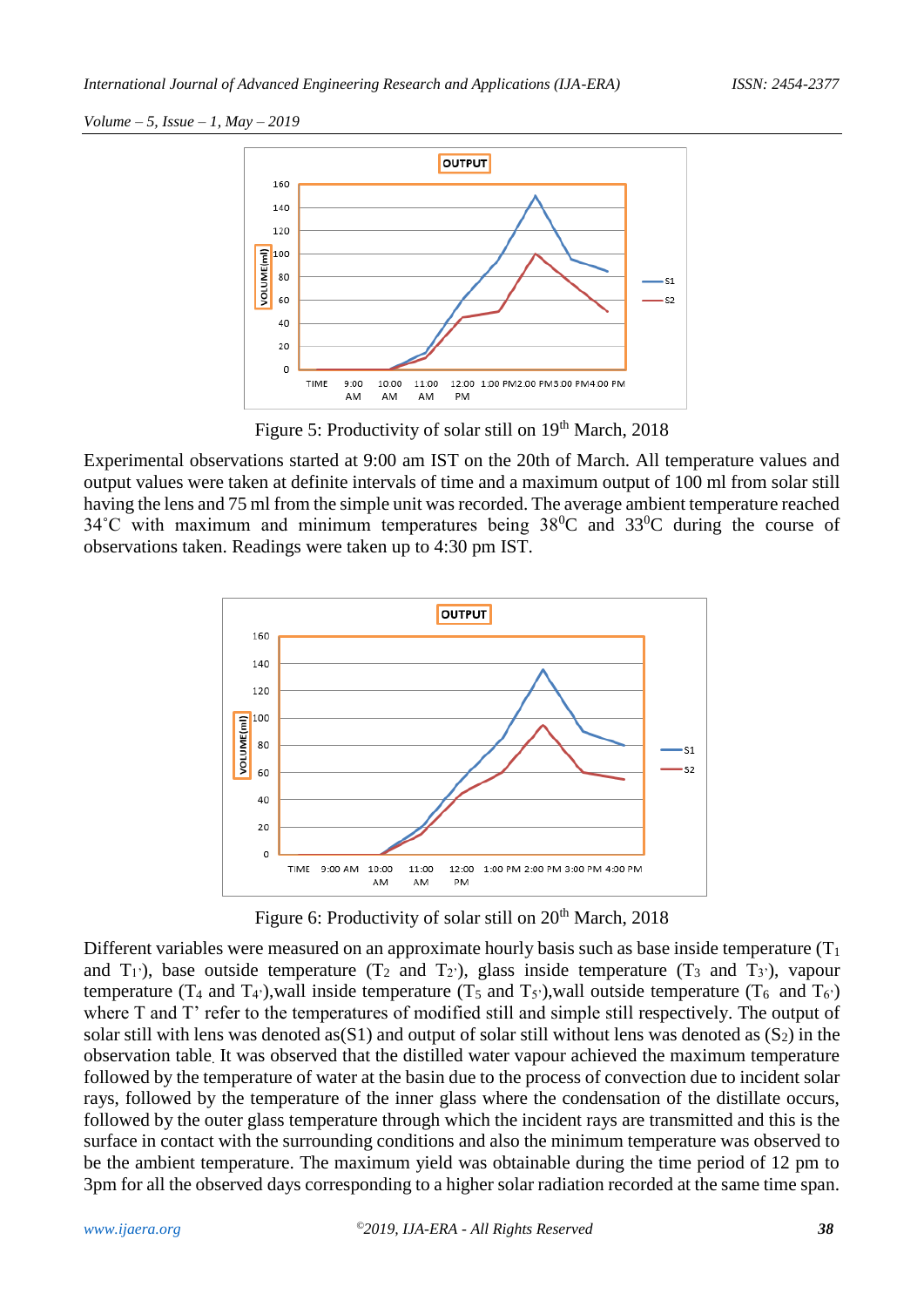The maximum yield obtained through the modified unit was claimed to be 515 ml during the time range from 9:45am to 4:00pm IST on 18<sup>th</sup> March under sunny conditions at an average ambient temperature of37<sup>0</sup>C. Increase in the output of modified still was found to be 43.67 % when compared with the simple still. Due to the providence of a magnifying lens, the incident solar radiations were found to be intensified onto a focal area on the surface of the water stored in the basin of the still and hence we observed that the temperature inside the basin increased in comparison with the still without lens due to which a higher output could be obtained. The following graph shows the daily output of solar stills over the period during which observations were recorded.



Figure 7: Productivity Comparison

# **IV. CONCLUSION**

In the comparative study, the effect of utilizing a magnifying lens to obtain an increase in the yield of simple solar still was investigated. From the experiment, it could reason that a noteworthy increment in the temperature of the still could be accomplished because of the impact of utilizing an amplifying focal point. The provision of a magnifying lens was found to be most effective when the solar radiations were made to fall directly on the surface of the lens at a time range between 1pm to 3pm IST because the intensity of solar radiations were found to be maximum during the same time span. Along these lines, utilizing a magnifier as an outside dynamic component ends up being a superb choice to enhance the profitability of the still unit. The utilization of magnifier on the sun powered still brought about a critical enhancement in the reachable yield in concurrent correlation with a traditional still.

**Conflict of interest:** The authors declare that they have no conflict of interest.

**Ethical statement:** The authors declare that they have followed ethical responsibilities.

# **REFERENCES**

- [1] G.M. Zaki, A. Al-Turki, M. AI-Fatani, Experimental investigation on concentrator assisted solar stills, Sol. Energy 11 (1992) 193–199.
- [2] A.A. Badran, A.A. Al-Hallaq, A. Imad, E. Salman, M.Z. Odat, A solar still augmented with a flat plate collector, Desalination 172 (2005) 227–234.
- [3] H.N. Singh, G.N. Tiwari, Monthly performance of passive and active solar stills for different Indian climatic condition, Desalination 168 (2004) 145–150.
- [4] S. Kumar, G.N. Tiwari, H.N. Siingh, Annual performance of an active solar distillation system, Desalination 127 (2000) 79–88.